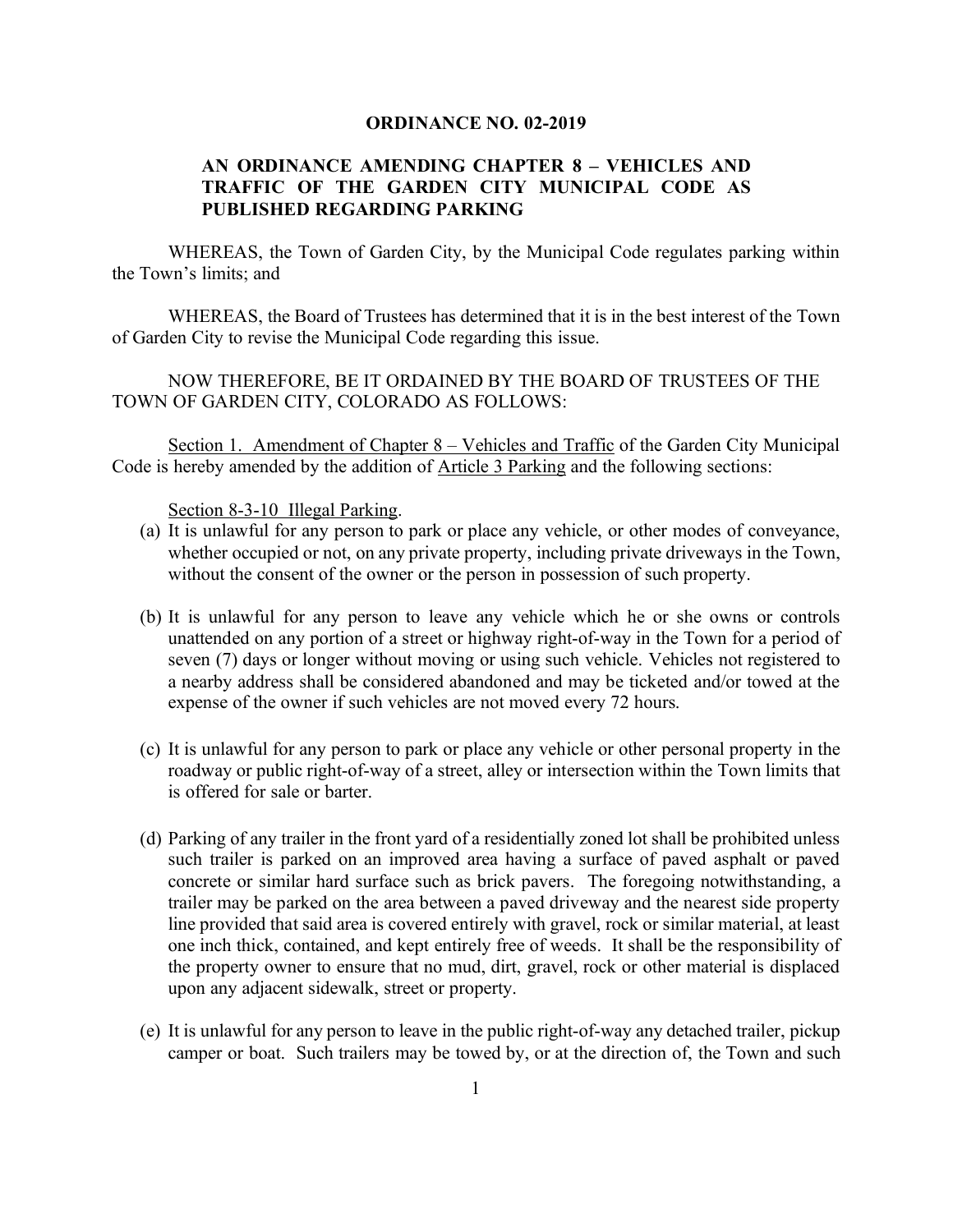campers and boats may be removed and impounded at the expense of the owner. For purposes of this section, 'trailer' means any wheeled vehicle without motive power and designed to be drawn by a motor vehicle. A 'pickup camper' means a camper body capable of being loaded or unloaded from or to the bed of a pickup truck.

- (f) It is unlawful for any person to park any oversized private vehicle on public right-of-way in any area of the Town zoned residential, except for temporary parking of vehicles used for loading or unloading of personal goods or property for a period not to exceed 24 hours. 'Oversized private vehicle' shall mean any vehicle registered, licensed, or used for private purposes, including but not limited to buses, trucks, truck tractors, mobile homes and recreational vehicles that exceed 20 feet in length (20 feet combined length for vehicles with trailers), or eight feet or more in width, or eight feet or more in height, or 8,000 pounds or more in weight. Measurements made in the enforcement of this section shall be made as follows: The height of vehicles shall be measured perpendicular to the parking surface to the uppermost portion of the vehicle, including loads or any projections attached thereto, with the exception of radio antennae, exhaust pipes and vents. The length of vehicles shall be measured parallel to the long axis of the vehicle and shall include any projections permanently or temporarily attached thereto.
- (g) It is unlawful for any person to park any oversized commercial vehicle in any area in the Town zoned residential, whether on public right-of-way or private residential property, with the exceptions listed below. 'Oversized commercial vehicles' means any vehicle or trailer that is registered, licensed or used for commercial purposes or displaying advertisements and exceeding 20 feet in length (20 feet in combined length for vehicles with trailers), eight feet or more in width, eight feet or more in height, or 8,000 pounds or more in weight. Measurements made in the enforcement of this section shall be made as follows: The height of vehicles shall be measured perpendicular to the parking surface to the uppermost portion of the vehicle, including loads or any projections attached thereto, with the exception of radio antennae, exhaust pipes and vents. The length of the vehicles shall be measured parallel to the long axis of the vehicle and shall include any projections permanently or temporarily attached thereto.
	- (1) Loading or unloading moving vans or similar type vehicles used for moving personal goods, for a period not to exceed 24 hours;
	- (2) Temporary parking for purposes of pick-up or delivery, for a period not to exceed two hours;
	- (3) Construction equipment or machinery employed in any authorized construction project, for a period not to exceed the completion of such construction or construction project;
	- (4) Truck tractors parked on paved driveways or approved paved off-street parking areas on the dwelling premises of the owner or regular driver thereof;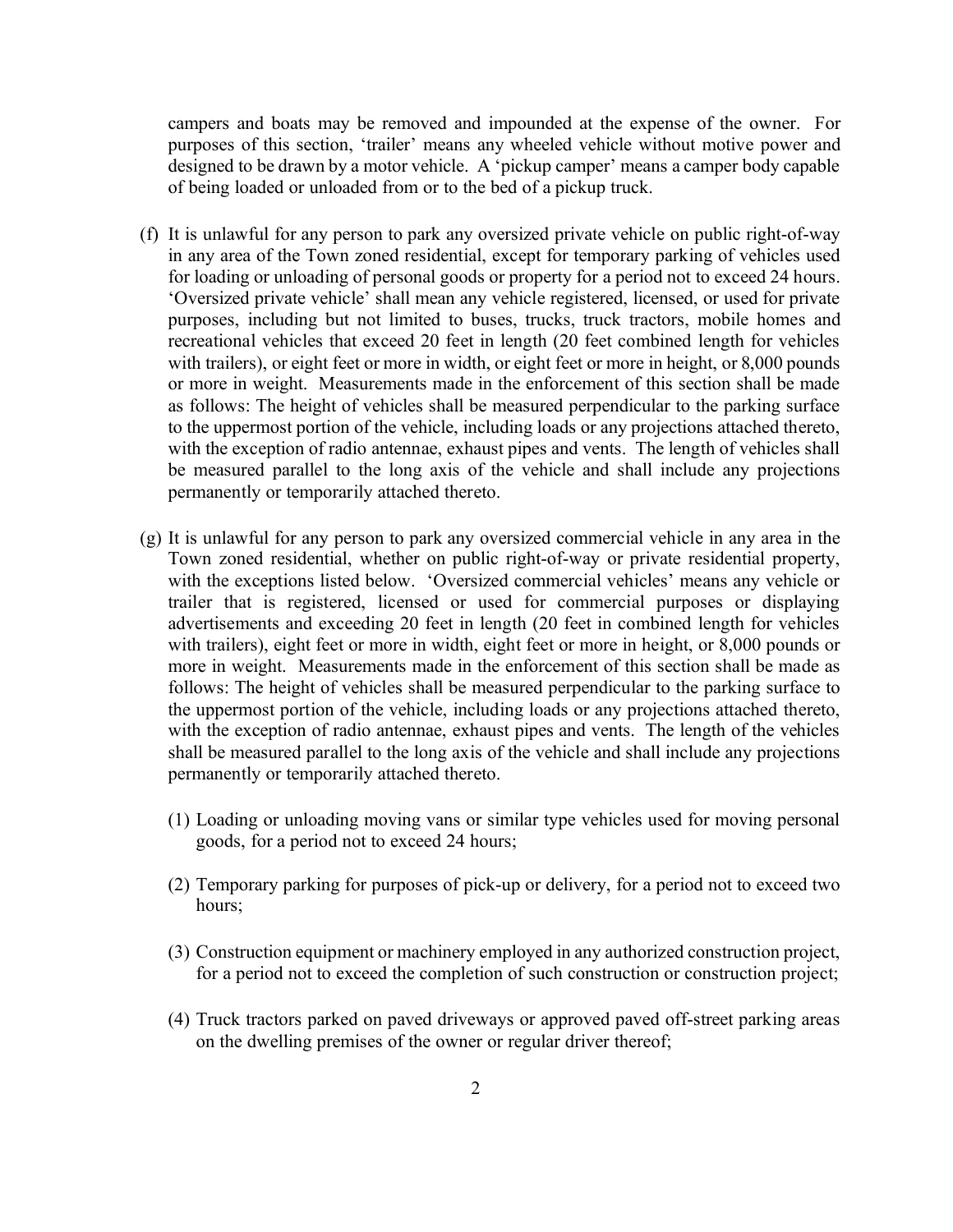(5) Any wrecker truck designed and used to tow disabled vehicles while the wrecker truck is parked in the street in front of the dwelling of the owner or regular driver thereof, or on the dwelling premises of the owner or regular driver thereof.

#### Section 8-3-20 Prohibited Uses.

No person shall use any motor vehicle, bus, trailer, coach or mobile home, self-propelled motor home or recreational equipment for living, sleeping, housekeeping or preparation of food, except within a permitted recreational vehicle (RV) park/campground. This section shall not apply to such vehicles used to temporarily house guests of the property on which the vehicle is located, provided that the vehicle is located on private residential property and such use does not exceed seven days within any calendar year. This section shall not apply to vehicles used for the temporary preparation and sale of food with a current County Health Department license and located in areas of the Town other than those zoned residential.

#### Section 8-3-30 Parking Violations.

- (a) Any vehicle parked or left such that it creates an immediate hazard may be towed without prior notice to the owner by the Town at the owner's expense, and the owner of the vehicle shall pay the actual towing and storage fees for the release of the vehicle.
- (b) Any vehicle parked or left in violation of this section, but that does not appear to create an immediate hazard in the opinion of law enforcement or code enforcement, may either be (a) towed by the Town at the owner's expense, and the owner of the vehicle shall pay the actual towing and storage fees for the release of the vehicle, after an officer of the Town has conspicuously affixed to such vehicle a parking violation notice informing the user or owner that a particular parking or stopping violation has occurred at that time and place and after the violation has not been corrected within 24 hours; or (b) assessed a parking violation fine to be paid by the owner of such vehicle within 15 days of the date of such notice. The notice shall set forth the nature of the violation, the fine for the particular violation and the procedure for payment or dispute of the charge.

Section 3. Penalties. Any person convicted of a violation of any provision adopted in this Article shall be punished by a fine not exceeding the maximum penalty provided in Chapter 1, Article 4 of the Garden City Municipal Code.

Section 4. Severability. Should any section, clause, sentence or part of this ordinance be adjudged by a court of competent jurisdiction to be unconstitutional, and or invalid, such adjudication shall not affect the validity of the ordinance as a whole or any part thereof other than the part so declared to be unconstitutional or invalid.

Section 5. Effective Date. This Ordinance shall take effect thirty (30) days after publication as required by law.